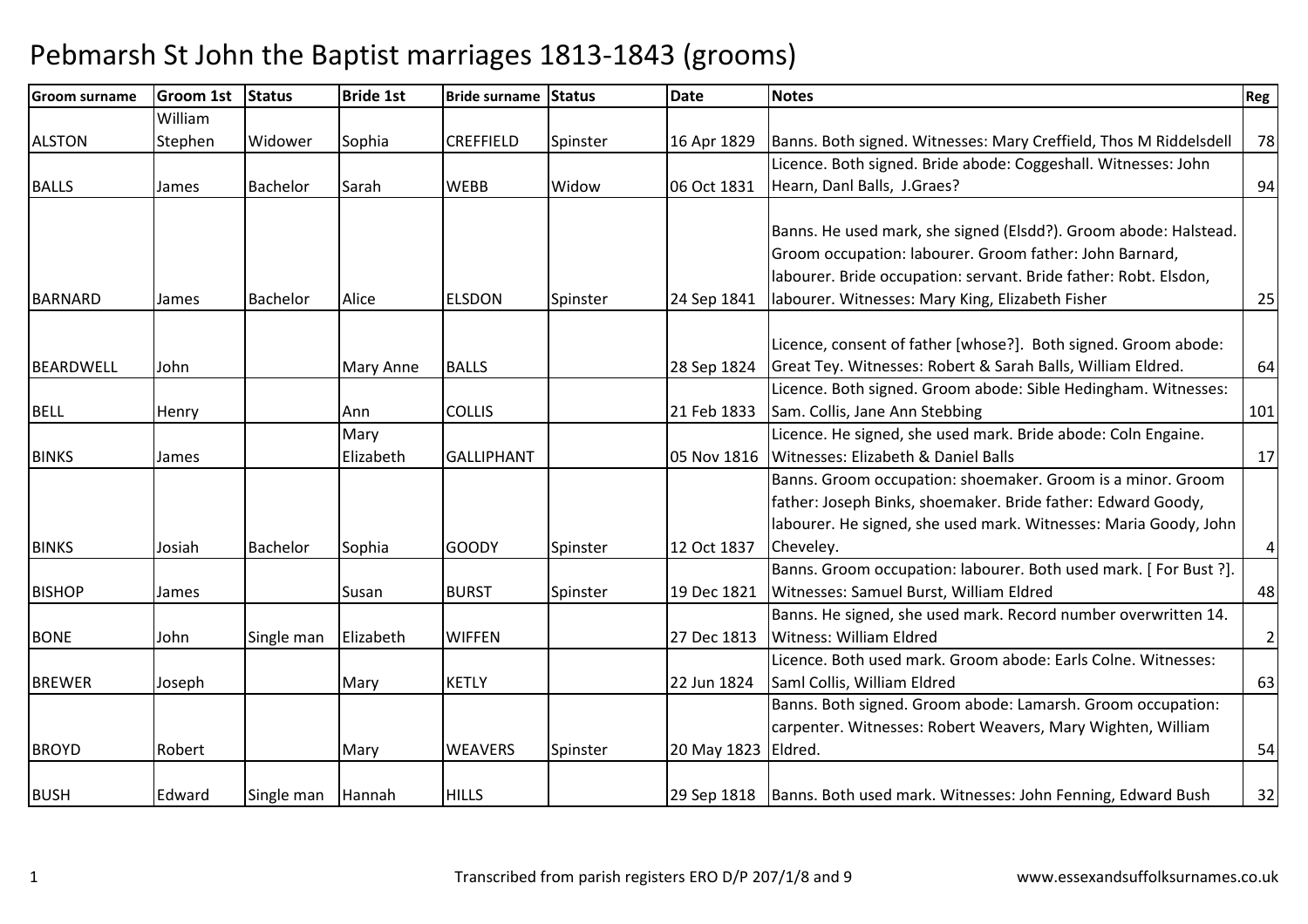| <b>Groom surname</b> | <b>Groom 1st</b> | <b>Status</b>   | <b>Bride 1st</b> | <b>Bride surname Status</b> |              | <b>Date</b> | <b>Notes</b>                                                              | Reg            |
|----------------------|------------------|-----------------|------------------|-----------------------------|--------------|-------------|---------------------------------------------------------------------------|----------------|
|                      |                  |                 |                  |                             |              |             | Banns. Groom occupation: labourer. Groom age: 20. Bride                   |                |
|                      |                  |                 |                  |                             |              |             | occupation: Silk throwster. Bride age: 22. Groom father: Edward           |                |
|                      |                  |                 |                  |                             |              |             | Bush, labourer. John Josslin, labourer. Both used mark. Witnesses:        |                |
| <b>BUSH</b>          | John             | Bachelor        | Charlotte        | <b>JOSSLIN</b>              | Spinster     | 25 Dec 1841 | Samuel Hale, Eliza Josslin.                                               | 27             |
|                      |                  |                 |                  |                             |              |             |                                                                           |                |
|                      |                  |                 |                  |                             |              |             | Both used mark. [ Stroyd in 1841 census]. Groom occupation:               |                |
|                      |                  |                 |                  |                             |              |             | labourer. Groom father: William Bush, labourer. Bride father:             |                |
| <b>BUSH</b>          | John             | Bachelor        | Matilda          | <b>STROIAD</b>              | Spinster     | 25 Mar 1843 | William Stroiad. Witnesses: John Dixie, Jane Brown                        | 34             |
|                      |                  |                 |                  |                             |              |             | Licence. Both signed. Bride abode: Alphamston. Witnesses: Jas.            |                |
| <b>BUTCHER</b>       | James            | Single man      | Sarah            | <b>BUTTLE</b>               | Widow        | 20 Aug 1816 | Lee, Emanuel Eldred                                                       | 15             |
|                      |                  |                 |                  |                             |              |             | Banns. Both used mark. Groom abode: Alphamstone. Witnesses:               |                |
| <b>BUTTLE</b>        | Samuel           |                 | Maria            | <b>BULL</b>                 |              | 08 Jul 1828 | Sarh Buttle, William Eldred                                               | 74             |
|                      |                  |                 |                  |                             |              |             | Banns. He signed, she used mark. Witnesses: James Cant, Susanna           |                |
| <b>CANT</b>          | William          | Single man      | Hannah           | <b>ROBBERSON</b>            | Single woman | 26 Dec 1814 | Robberson                                                                 | 7              |
|                      |                  |                 |                  |                             |              |             |                                                                           |                |
|                      |                  |                 |                  |                             |              |             | Banns. Both signed. Groom abode: Alphamstone. Groom                       |                |
|                      | George           |                 |                  |                             |              |             | occupation: carpenter. Groom father: Daniel Cant, carpenter. Bride        |                |
| <b>CANT</b>          | Hayward          | Bachelor        | Eliza            | <b>SIDEY</b>                | Spinster     | 01 May 1838 | father: Isaac Sidey, thatcher. Witnesses: Stephen Clarke, Ann Clark       | 8 <sup>1</sup> |
|                      |                  |                 |                  |                             |              |             | Banns. Both signed. Both work as silk throwsters. Groom father:           |                |
|                      |                  |                 |                  |                             |              |             | James Cant, carpenter. Bride father: John Winch, labourer.                |                |
| <b>CANT</b>          | James            | Bachelor        | Rachael          | <b>WINCH</b>                | Spinster     | 23 Sep 1841 | Witnesses: Thomas Creffield, Hannah Winch                                 | 23             |
|                      |                  |                 |                  |                             |              |             |                                                                           |                |
| <b>CARPENTER</b>     | John             | Bachelor        | Harriet          | <b>HYAM</b>                 | Spinster     | 07 Jan 1830 | Banns. Both used mark. Witnesses: Mary Frost, Willm Carpenter             | 84             |
|                      |                  |                 |                  |                             |              |             |                                                                           |                |
| <b>CARPENTER</b>     | William          | <b>Bachelor</b> | Mary Ann         | <b>FROST</b>                | Spinster     | 02 Oct 1835 | Banns. Both used mark. Witnesses: John Hale, John Cheveley                | 111            |
|                      |                  |                 |                  |                             |              |             |                                                                           |                |
| <b>CHANDLER</b>      | Edward           |                 | Sarah            | <b>HURRELL</b>              |              |             | 04 May 1824 Banns. Both used mark. Witnesses: William Eldred, John Turner | 61             |
|                      |                  |                 |                  |                             |              |             | Licence. Both signed. Groom abode: Halstead. Witnesses: Ann &             |                |
| <b>CHAPLIN</b>       | Richard          | Single man      | Sarah            | <b>COLLIS</b>               |              | 22 Nov 1814 | <b>Saml Collis</b>                                                        | $\sqrt{5}$     |
|                      |                  |                 |                  |                             |              |             | Licence. Both signed. Groom abode: Wakes Colne. Witnesses:                |                |
| <b>CHAPLIN</b>       | William          | <b>Bachelor</b> | Anne             | <b>PATTEN</b>               | Spinster     | 20 Oct 1818 | William & Rebekah Patten, Emanuel Eldred.                                 | 34             |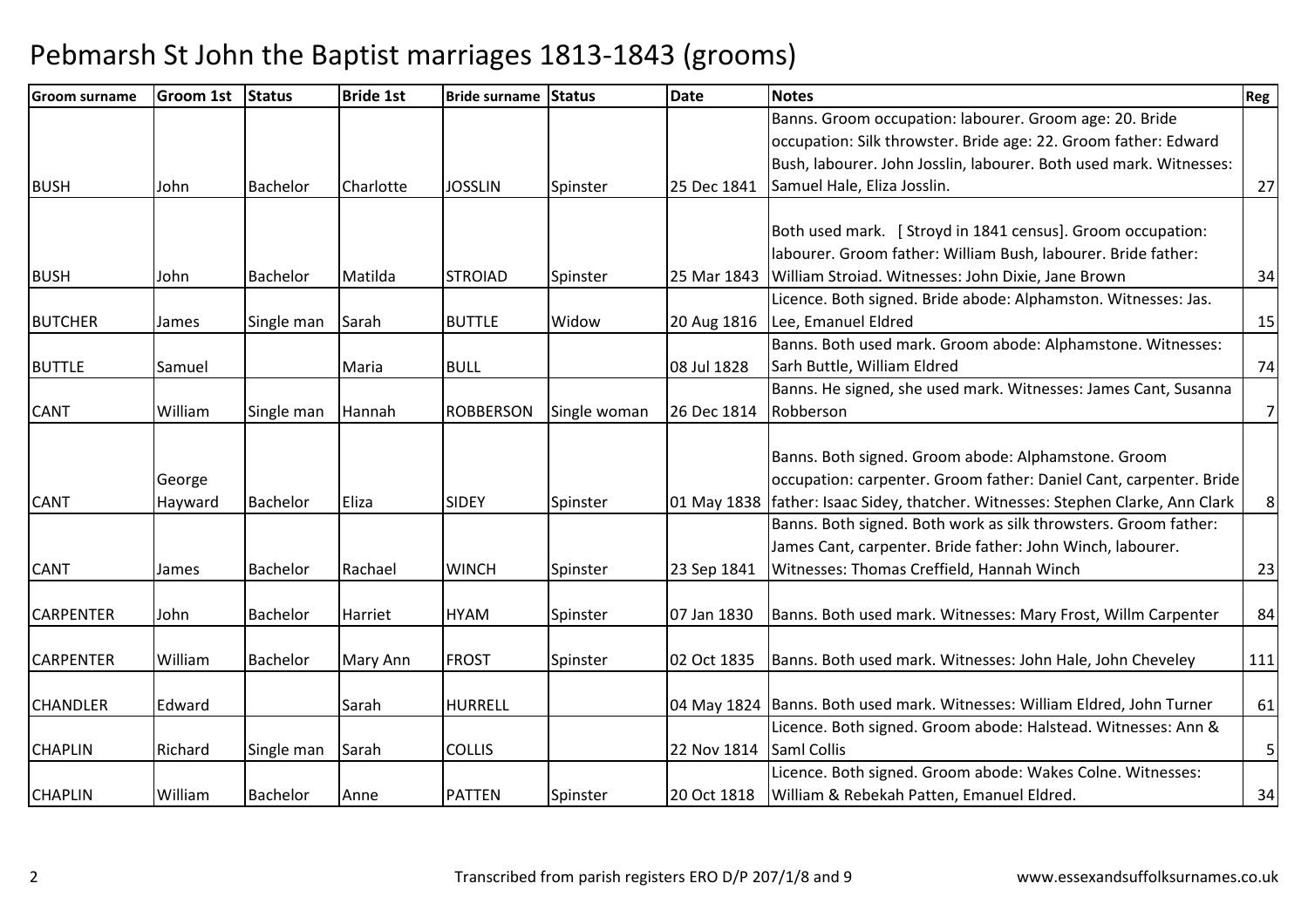| <b>Groom 1st</b> | <b>Status</b>   | <b>Bride 1st</b> |                  |                | <b>Date</b>                   | <b>Notes</b>                                                        | Reg                                                                                                                                                                                                                                                                         |
|------------------|-----------------|------------------|------------------|----------------|-------------------------------|---------------------------------------------------------------------|-----------------------------------------------------------------------------------------------------------------------------------------------------------------------------------------------------------------------------------------------------------------------------|
|                  |                 |                  |                  |                |                               |                                                                     |                                                                                                                                                                                                                                                                             |
|                  |                 |                  |                  |                |                               | Banns. Groom occupation: carpenter. Both used mark. Groom           |                                                                                                                                                                                                                                                                             |
|                  |                 |                  |                  |                |                               |                                                                     |                                                                                                                                                                                                                                                                             |
| William          | <b>Bachelor</b> | Jane             | <b>WORDLEY</b>   | Spinster       | 26 Oct 1839                   | weaver. Witnesses: Thomas Chatters, Susan Gridley.                  | 12                                                                                                                                                                                                                                                                          |
|                  |                 |                  |                  |                |                               | Banns. Both used mark. Groom abode: Coln Engain. Witnesses:         |                                                                                                                                                                                                                                                                             |
| William          |                 | Sarah            | <b>CARPENTER</b> |                | 25 Sep 1816                   | William Carpenter, Elizabeth Carrington                             | 16                                                                                                                                                                                                                                                                          |
|                  |                 |                  |                  |                |                               | Banns. Both used mark. Groom abode: Bures. Groom occupation:        |                                                                                                                                                                                                                                                                             |
|                  |                 |                  |                  |                |                               | labourer. Witnesses: Natl. Silvester, Susan Clampion, William       |                                                                                                                                                                                                                                                                             |
| Abraham          |                 | Elizabeth        | <b>BOUTELL</b>   | Single woman   | 15 Apr 1822                   | Eldred.                                                             | 50                                                                                                                                                                                                                                                                          |
| Stephen          | Single man      | Sarah            | <b>CLARK</b>     | Single woman   | 23 Oct 1817                   | Banns. Both used mark. Witnesses: Wm & Emanuel Eldred               | 27                                                                                                                                                                                                                                                                          |
|                  |                 |                  |                  |                |                               | Banns. Both used mark. Witnesses: James Hebbel, Judith Howard,      |                                                                                                                                                                                                                                                                             |
| Aaron            |                 | Charlotte        | <b>TOSFIELD</b>  |                | 17 Oct 1815                   | Emanuel Eldred.                                                     | 11                                                                                                                                                                                                                                                                          |
|                  |                 |                  |                  |                |                               | Banns. Both used mark. Witnesses: Randolph Baines, James            |                                                                                                                                                                                                                                                                             |
| Thomas           | Single man      | Martha           | <b>BUSH</b>      | Single woman   |                               |                                                                     | $\overline{9}$                                                                                                                                                                                                                                                              |
|                  |                 |                  |                  |                |                               | Banns. Groom occupation: labourer. Groom father: Thomas             |                                                                                                                                                                                                                                                                             |
|                  |                 |                  |                  |                |                               | Collins, labourer. Bride father: James Jarman, labourer. He signed, |                                                                                                                                                                                                                                                                             |
|                  |                 |                  |                  |                |                               | she used mark. Witnesses: Joseph? or Isaak? Firmin, John            |                                                                                                                                                                                                                                                                             |
| William          | Bachelor        | Maria            | <b>JARMAN</b>    | Spinster       | 10 Oct 1837                   | Cheveley. Both minors.                                              | $\overline{3}$                                                                                                                                                                                                                                                              |
|                  |                 | Hannah           |                  |                |                               | Licence. Both signed. Bride abode: Halstead. Witnesses: Anth'y      |                                                                                                                                                                                                                                                                             |
| Samuel           | Widower         | Susanna          | <b>BENTALL</b>   |                | 20 Apr 1826                   | Bentall, Ann Collis                                                 | 69                                                                                                                                                                                                                                                                          |
|                  |                 |                  |                  |                |                               | Banns. Both used mark. Groom abode: Bures Hamlet. Witnesses:        |                                                                                                                                                                                                                                                                             |
| George           | Single man      | Frances Ann      | <b>ELDRED</b>    | Single woman   | 30 Nov 1816                   | Ezra Eldred, Hannah Hills                                           | 19                                                                                                                                                                                                                                                                          |
|                  |                 |                  |                  |                |                               | Both signed. Groom abode: Great Dunmow. Groom occupation:           |                                                                                                                                                                                                                                                                             |
|                  |                 |                  |                  |                |                               | policeman. Bride occupation: straw bonnet maker. Groom father:      |                                                                                                                                                                                                                                                                             |
|                  |                 |                  |                  |                |                               | John Creffield, farmer. Bride father: Isaac Sycamor, labourer.      |                                                                                                                                                                                                                                                                             |
| Thomas           | Bachelor        | Jemima           | <b>SYCAMORE</b>  | Spinster       | 09 Jun 1843                   | Witnesses: Isaac & Sarah Sycamor.                                   | 40                                                                                                                                                                                                                                                                          |
|                  |                 |                  |                  |                |                               | Banns. Both used mark. Groom occupation: labourer. Witnesses:       |                                                                                                                                                                                                                                                                             |
| Daniel           |                 | Maria            | <b>GOODY</b>     | Spinster       |                               |                                                                     | 55                                                                                                                                                                                                                                                                          |
| John             |                 | Eadith           | <b>SALMON</b>    |                | 17 Jan 1819                   | Both used mark. Witnesses: Henry Golden, Wm. Eldred                 | 35                                                                                                                                                                                                                                                                          |
| William          | Single man      | Elizabeth        | PYE              | Single woman   | 27 May 1817                   |                                                                     | 23                                                                                                                                                                                                                                                                          |
|                  |                 |                  |                  |                |                               |                                                                     | 90                                                                                                                                                                                                                                                                          |
|                  | John            | <b>Bachelor</b>  | Louisa           | <b>WEAVERS</b> | Bride surname Status<br>Widow |                                                                     | father: William Charington, carpenter. Bride father: John Wordley,<br>16 May 1815 Warner<br>25 May 1823 Sarah Minter, William Eldred<br>Banns. Both used mark. Witnesses: Wm & Emanuel Eldred<br>05 Apr 1831   Banns. Both used mark. Witnesses: Jane Deeks, George Bowtell |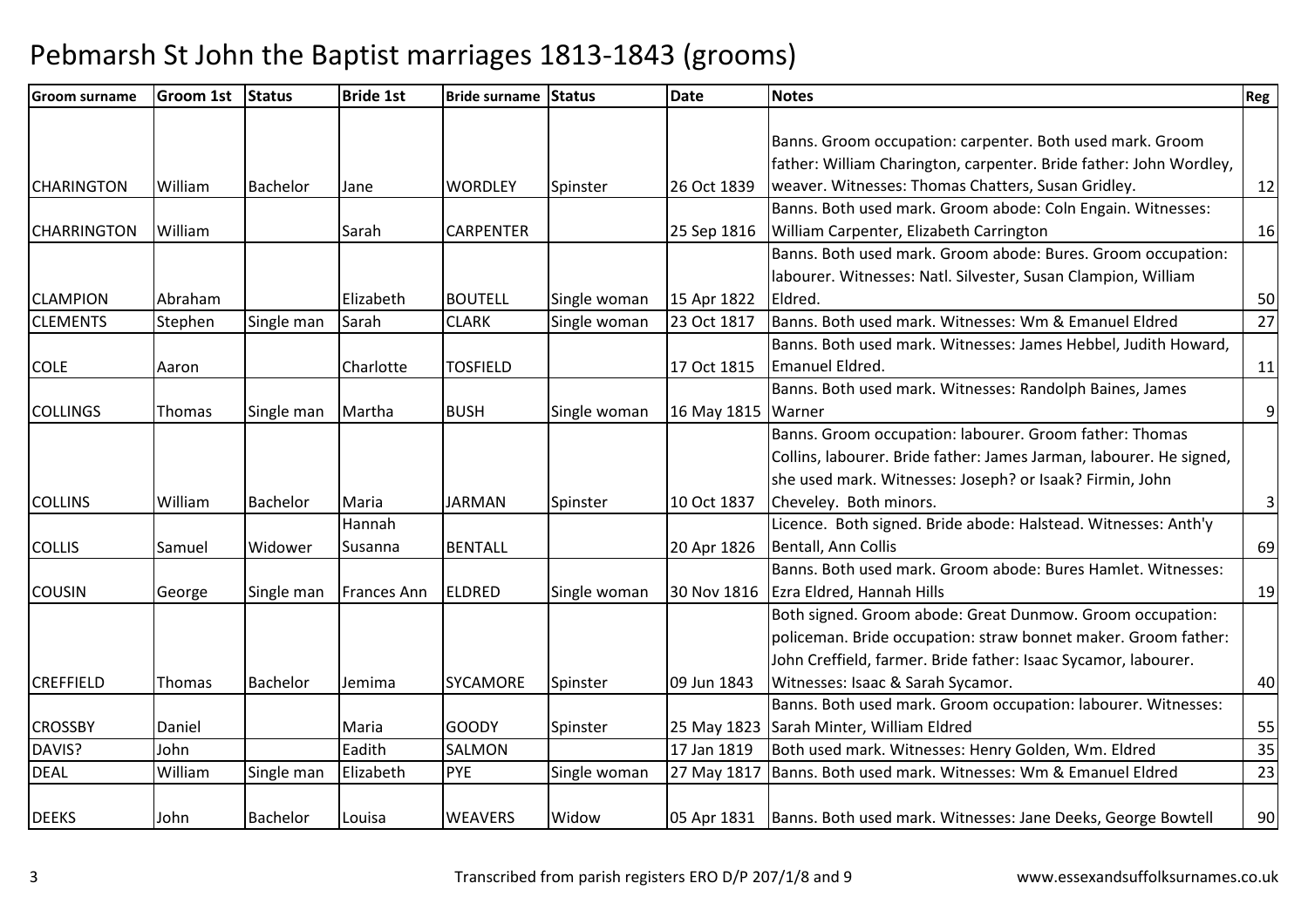| <b>Groom surname</b> | <b>Groom 1st</b> | <b>Status</b>   | <b>Bride 1st</b> | Bride surname Status |              | <b>Date</b> | <b>Notes</b>                                                      | Reg              |
|----------------------|------------------|-----------------|------------------|----------------------|--------------|-------------|-------------------------------------------------------------------|------------------|
|                      |                  |                 |                  |                      |              |             |                                                                   |                  |
| <b>DIXEY</b>         | William          | Single man      | Sarah            | <b>POTTER</b>        | Single woman | 28 Sep 1817 | Banns. Both used mark. Witnesses: William Pye, Mary Abrahams      | 24               |
| <b>DODD</b>          | <b>Hercules</b>  | Widower         | Mary             | <b>BUSH</b>          |              | 21 Aug 1820 | Banns. Both used mark. Witnesses: Wm & Emanuel Eldred             | 39               |
|                      |                  |                 |                  |                      |              |             | Banns. He signed, she used mark. Groom occupation: labourer.      |                  |
|                      |                  |                 |                  |                      |              |             | Groom father: William Downes, labourer. Bride abode: Little       |                  |
|                      |                  |                 |                  |                      |              |             | Maplestead. Bride father: James Watts, labourer. Witnesses: Mary  |                  |
| <b>DOWNES</b>        | William          | Widower         | Ann              | <b>BISHOP</b>        | Widow        | 29 Oct 1837 | Ann Downes, James Fenner                                          | $\overline{5}$   |
|                      |                  |                 |                  |                      |              |             |                                                                   |                  |
|                      |                  |                 |                  |                      |              |             | Banns. Groom occupation: labourer. Both used mark. Groom          |                  |
|                      |                  |                 |                  |                      |              |             | father: William Downes, labourer. Bride father: William Weavers,  |                  |
| <b>DOWNES</b>        | James            | <b>Bachelor</b> | Mary             | <b>WEAVERS</b>       | Spinster     | 14 Dec 1837 | labourer. Witnesses: Mary Ann Downes, John Cheveley.              | $\boldsymbol{6}$ |
|                      |                  |                 |                  |                      |              |             | Banns. He signed, she used mark. Witnesses: James Downs, Mary     |                  |
| <b>DOWNS</b>         | William          | <b>Bachelor</b> | Rebecca          | <b>RICHER</b>        | Spinster     | 10 Nov 1835 | <b>Weavers</b>                                                    | 112              |
|                      |                  |                 |                  |                      |              |             | Licence. Both used mark. Groom abode: Earls Colne. Witnesses:     |                  |
| <b>DRAPER</b>        | Joseph           | Single man      | Lucy             | <b>WHIFFEN</b>       | Single woman | 26 Oct 1815 | John Cook Fenton, Wm. Eldred                                      | 13               |
|                      |                  |                 |                  |                      |              |             | Banns. Both used mark. [Possibly Henry Drane of Little Maplestead |                  |
| <b>DREEN</b>         | Henry            |                 | Mary Anne        | <b>ABRAMS</b>        |              | 08 Feb 1821 | Witnesses: Joseph Fisher, William Eldred                          | 41               |
|                      |                  |                 |                  |                      |              |             | Banns. Both used mark. Groom abode: Alphamton. Witnesses: Wm      |                  |
| <b>DREW</b>          | John             | Widower         | Maria            | <b>WIFFEN</b>        | Single woman | 06 Jan 1817 | & Emanuel Eldred                                                  | 20               |
|                      |                  |                 |                  |                      |              |             | Banns. Both used mark. 'Labourer' for bride and groom was         |                  |
|                      |                  |                 |                  |                      |              |             | crossed out. Groom abode: Alphamstone. Groom father: John         |                  |
|                      |                  |                 |                  |                      |              |             | Drew, labourer. Bride father: Saml Deeks, labourer. Witnesses:    |                  |
| <b>DREW</b>          | James            | Bachelor        | Hannah           | <b>DEEKS</b>         | Spinster     | 26 Jul 1840 | Henry & Mary Drane                                                | 18               |
|                      |                  |                 |                  |                      |              |             | Licence. Both aged 21. Groom abode: St Peter's, Sudbury. Both     |                  |
| <b>EARLE</b>         | James            | Single man      | Mary             | <b>MURRELLS</b>      | Single woman | 12 Oct 1817 | used mark. Witnesses: Saml Collis, William Eldred                 | 26               |
|                      |                  |                 |                  |                      |              |             | Banns. Both signed (she as Sarah Ann). Groom abode: Great         |                  |
|                      |                  |                 |                  |                      |              |             | Henny. Witnesses: Shadrach Hearn, Mary Eldred, William Eldred,    |                  |
| <b>ELDRED</b>        | Emmanuel         | Bachelor        | Sarah            | <b>BAKER</b>         | Spinster     | 13 Aug 1832 | Sarah Eldred.                                                     | 98               |
|                      |                  |                 |                  |                      |              |             | Banns. Both signed. Witnesses: Mary Gray, James Emmeny,           |                  |
| <b>ELDRED</b>        | William          | Bachelor        | Ann              | <b>GRAY</b>          | Spinster     | 25 Jun 1835 | J.C.Burroughes.                                                   | 108              |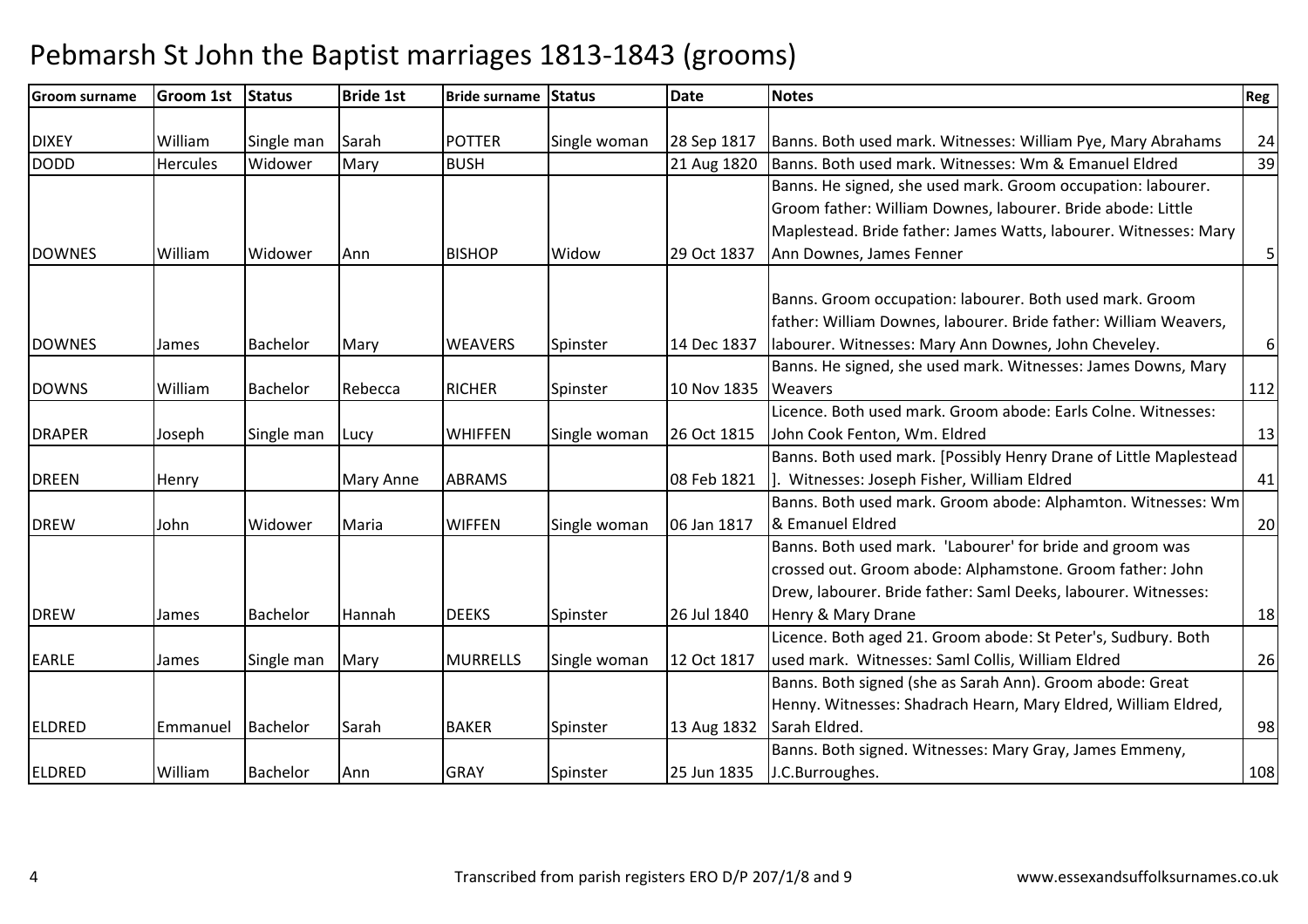| <b>Groom surname</b> | <b>Groom 1st</b> | <b>Status</b>   | <b>Bride 1st</b> | Bride surname Status |              | <b>Date</b> | <b>Notes</b>                                                                                                                        | Reg            |
|----------------------|------------------|-----------------|------------------|----------------------|--------------|-------------|-------------------------------------------------------------------------------------------------------------------------------------|----------------|
|                      |                  |                 |                  |                      |              |             | Banns. Groom occupation: blacksmith. He signed, she used mark.<br>Groom father: William Eldred, farmer. Bride father: Edward Goody, |                |
| <b>ELDRED</b>        | James            | <b>Bachelor</b> | Maria            | <b>GOODY</b>         | Spinster     | 02 Jan 1841 | labourer. Witnesses: Franes Frost, Samuel Nice                                                                                      | 21             |
|                      |                  |                 |                  |                      |              |             | Both used mark. Groom occupation: labourer. Groom father: Ezra                                                                      |                |
|                      |                  |                 |                  |                      |              |             | Eldred, labourer. Bride father: James Dickells, parish clerk.                                                                       |                |
| <b>ELDRED</b>        | James            | <b>Bachelor</b> | Mary             | <b>DICKELLS</b>      | Spinster     | 24 Jun 1842 | Witnesses: John Bush, Matilda Steward                                                                                               | 31             |
|                      |                  |                 |                  |                      |              |             | Banns. Both signed. Groom: Castle Hedingham. Witnesses: John                                                                        |                |
| <b>FAIRHEAD</b>      | Edward           | Single man      | Mary             | <b>WIFFIN</b>        | Single woman |             | 03 Nov 1814   Fairhead, Catharine Hearn                                                                                             | $\vert$        |
| <b>FARROW</b>        | Henry            | Widower         | Sarah            | <b>CHAPMAN</b>       | Widow        | 17 Jan 1815 | Licence. Both signed. Witnesses: Joseph Boggis, Emanuel Eldred                                                                      | 8 <sup>1</sup> |
|                      |                  |                 |                  |                      |              |             | Both signed. Groom occupation: farmer. Groom father: Henry<br>Farrow, farmer. Bride father: Joseph Nott, farmer. Witnesses:         |                |
| <b>FARROW</b>        | Henry            | <b>Bachelor</b> | Harriet          | <b>NOTT</b>          | Spinster     | 28 Mar 1843 | Samuel Nott, Susanna Chapman                                                                                                        | 37             |
|                      |                  |                 |                  |                      |              |             | Banns. Groom occupation: labourer. He signed, she used mark.<br>Groom father: Richard Fenner, labourer. Bride father: William       |                |
| <b>FENNER</b>        | James            | <b>Bachelor</b> | Mary Ann         | <b>DOWNES</b>        | Spinster     | 24 Jun 1840 | Downes, labourer. Witnesses: John Fenner, Rachel Downes                                                                             | 16             |
| <b>FENNING</b>       | John             | Single man      | Mary Ann         | <b>SALMON</b>        |              | 29 Sep 1818 | Banns. He signed, she used mark. Witnesses: John Fenning, Edward<br><b>Bush</b>                                                     | 31             |
| <b>FISHER</b>        | James            | Single man      | Margaret         | <b>GALLIFANT</b>     | Single woman | 16 Aug 1813 | Banns. Both used mark. Record number overwritten 13.<br>Witnesses: Hannah Fisher, Emanuel Eldred.                                   | $\vert$ 1      |
| <b>FISHER</b>        | Joseph           |                 | Susan            | <b>PYE</b>           | Spinster     | 29 Apr 1821 | Banns. Groom occupation: labourer. He signed, she used mark.<br>Witnesses: Henry Deane, William Eldred                              | 44             |
| <b>FISHER</b>        | John             |                 | Eliza            | <b>CANT</b>          |              | 13 Feb 1824 | Banns. Both used mark. Groom abode: Great Henny. Witnesses:<br>Thomas Frost, Eliza Fisher                                           | 59             |
| <b>FISHER</b>        | James            | <b>Bachelor</b> | Mary             | <b>FROST</b>         | Spinster     | 28 Sep 1831 | Banns. He used mark, she signed. Groom abode: Great Henny.<br>Witnesses: John Fisher, Ann Frost                                     | 93             |
| <b>FROST</b>         | James            | <b>Bachelor</b> | Harriett         | <b>CARPENTER</b>     | Spinster     | 05 Jun 1821 | Banns. Both used mark. Witnesses: James Hebble, William Eldred                                                                      | 45             |
| <b>GIBBS</b>         | Thomas           | <b>Bachelor</b> | Susan            | <b>ELDRED</b>        | Spinster     |             | 08 Apr 1828   Banns. Both used mark. Witnesses: Elizabeth Livmore?, John Hicks                                                      | 73             |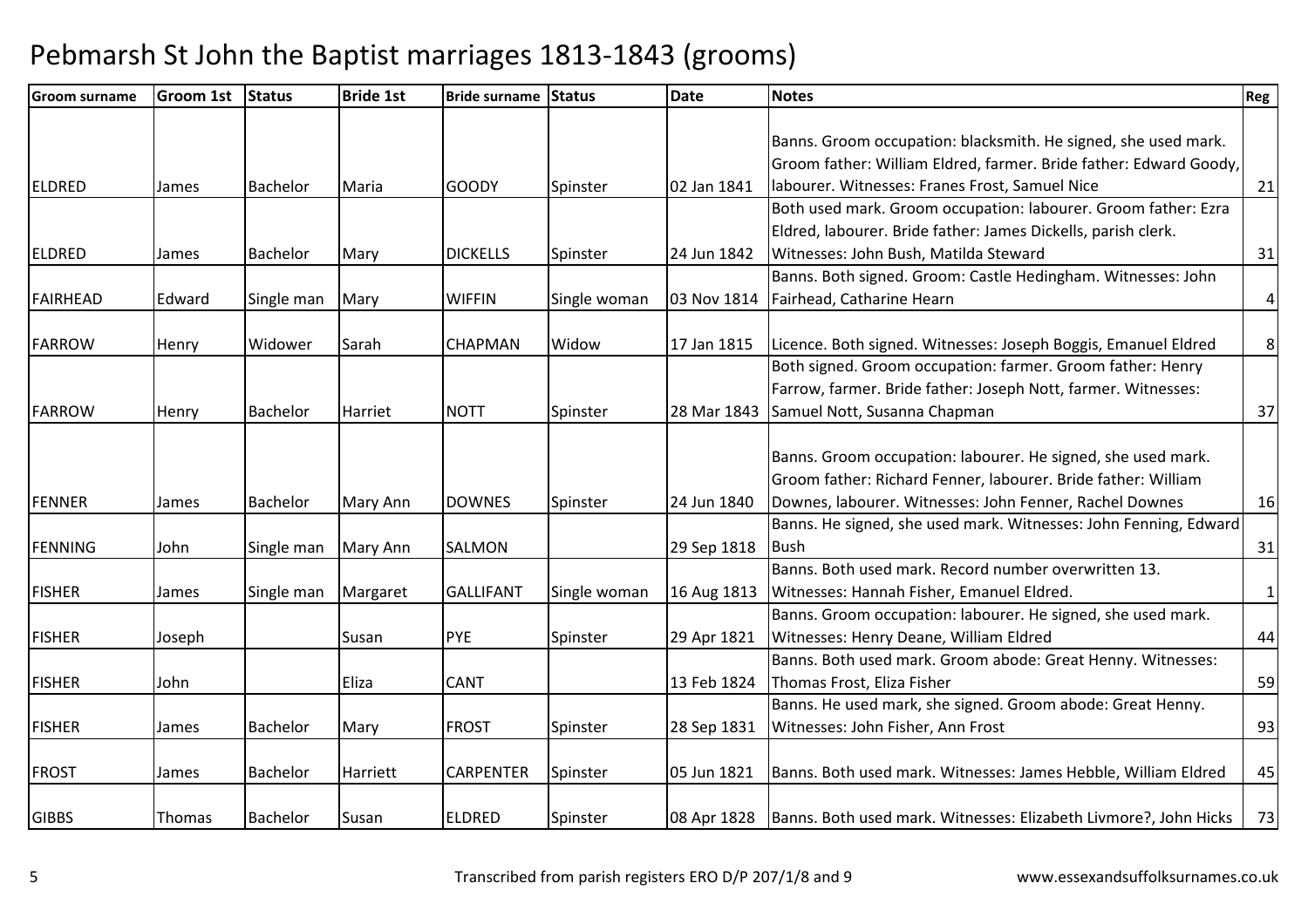| <b>Groom surname</b> | <b>Groom 1st</b> | Status          | <b>Bride 1st</b> | <b>Bride surname</b> | <b>Status</b> | <b>Date</b> | <b>Notes</b>                                                                                                                                                                                                                             | Reg |
|----------------------|------------------|-----------------|------------------|----------------------|---------------|-------------|------------------------------------------------------------------------------------------------------------------------------------------------------------------------------------------------------------------------------------------|-----|
| <b>GILBY</b>         | James            | Widower         | Hannah           | CANT                 | Widow         | 20 Oct 1830 | Banns. Both used mark. Witnesses: John Temerson, Susan Smith                                                                                                                                                                             | 87  |
|                      |                  |                 |                  |                      |               |             | Banns. Both used mark. Witnesses: Thomas Bowles, Charlotte                                                                                                                                                                               |     |
| <b>GILBY</b>         | James            | <b>Bachelor</b> | Sarah            | <b>BOWLES</b>        | Spinster      | 08 Nov 1836 | <b>Starkie</b>                                                                                                                                                                                                                           | 114 |
|                      |                  |                 |                  |                      |               |             | Bride was 'under age'. Groom occupation: labourer. Banns. Both<br>used mark. Groom father: James Gilby, labourer. Bride father: John                                                                                                     |     |
| <b>GILBY</b>         |                  | Bachelor        | Judith           | LEWIS                |               | 14 Sep 1841 | Lewis, labourer. Witnesses: William Lewis, Maria Saunders                                                                                                                                                                                |     |
|                      | George           |                 |                  |                      | Spinster      |             | Banns. Both used mark. Witnesses: William Carpenter, John                                                                                                                                                                                | 22  |
| <b>HALE</b>          | John             | Bachelor        | Elizabeth        | <b>HART</b>          | Spinster      | 02 Oct 1835 | Cheveley                                                                                                                                                                                                                                 | 110 |
| <b>HALE</b>          | George           | <b>Bachelor</b> | Mary Ann         | <b>HYAM</b>          | Spinster      | 18 Jan 1842 | He used mark, she signed. Groom occupation: labourer. Groom<br>age: 23. Bride occupation: sempstress. Bride age: 35. Groom<br>father: John Hale, labourer. Bride father: Stephen Hyam,<br>shoemaker. Witnesses: John Hale, Diana Lorking | 28  |
| <b>HALE</b>          | Samuel           | <b>Bachelor</b> | Sarah            | LARKIN               | Spinster      | 28 Jul 1842 | Both used mark. [Probably should be Lorkin]. Groom occupation:<br>labourer. Groom father: John Hale, labourer. Bride father: Isaac<br>Larkin, labourer. Witnesses: Isaac & Diana Larkin                                                  | 32  |
| <b>HALES</b>         | Thomas           |                 | Rachael          | <b>WHITTEN</b>       | Spinster      | 02 Oct 1829 | Banns. Both used mark. Groom abode: Halstead. Witnesses: Anne<br>8. John Whitten [ Should these be Whiting or Wiffen ?].                                                                                                                 | 81  |
| <b>HARRINGTON</b>    | Joseph           |                 | Charlotte        | <b>SPRINGETT</b>     |               | 17 Oct 1815 | Banns. Both used mark. Witnesses: Jeremiah Pad, Emanuel Eldred                                                                                                                                                                           | 12  |
| <b>HAYWARD</b>       | Thomas           |                 | Emely            | PYE                  |               | 24 Mar 1821 | Banns. Both used mark. Witnesses: Wm & Emanuel Eldred                                                                                                                                                                                    | 42  |
| <b>HEARN</b>         | William          | Bachelor        | Sarah Wisby      | <b>BALLS</b>         | Spinster      | 05 Jan 1830 | Banns. Both signed. Witnesses: Jas Balls, Elizabeth Patten                                                                                                                                                                               | 83  |
| <b>HEARN</b>         | George           | Bachelor        | Catherine        | <b>BOOT</b>          | Spinster      | 13 Dec 1831 | Banns. Both signed. Witness: William Eldred                                                                                                                                                                                              | 95  |
| <b>HEARN</b>         | John             | Bachelor        | Elizabeth        | <b>PATTEN</b>        | Spinster      | 08 Jan 1833 | Licence. Both signed. Witnesses: Wm Patten, Maria Wade                                                                                                                                                                                   | 100 |
| <b>HEARN</b>         | Peter            | <b>Bachelor</b> | Mary             | <b>ROSE</b>          | Single woman  | 01 Jan 1834 | Banns. He signed, she used mark. Witnesses: Mary & Sarah Potter                                                                                                                                                                          | 105 |
| <b>HEBBLE</b>        | James            |                 | Charlotte        | <b>ELLIS</b>         |               |             | Banns. He used mark, she signed. Witnesses: William Eldred,<br>11 Sep 1821 Charles Hebble                                                                                                                                                | 46  |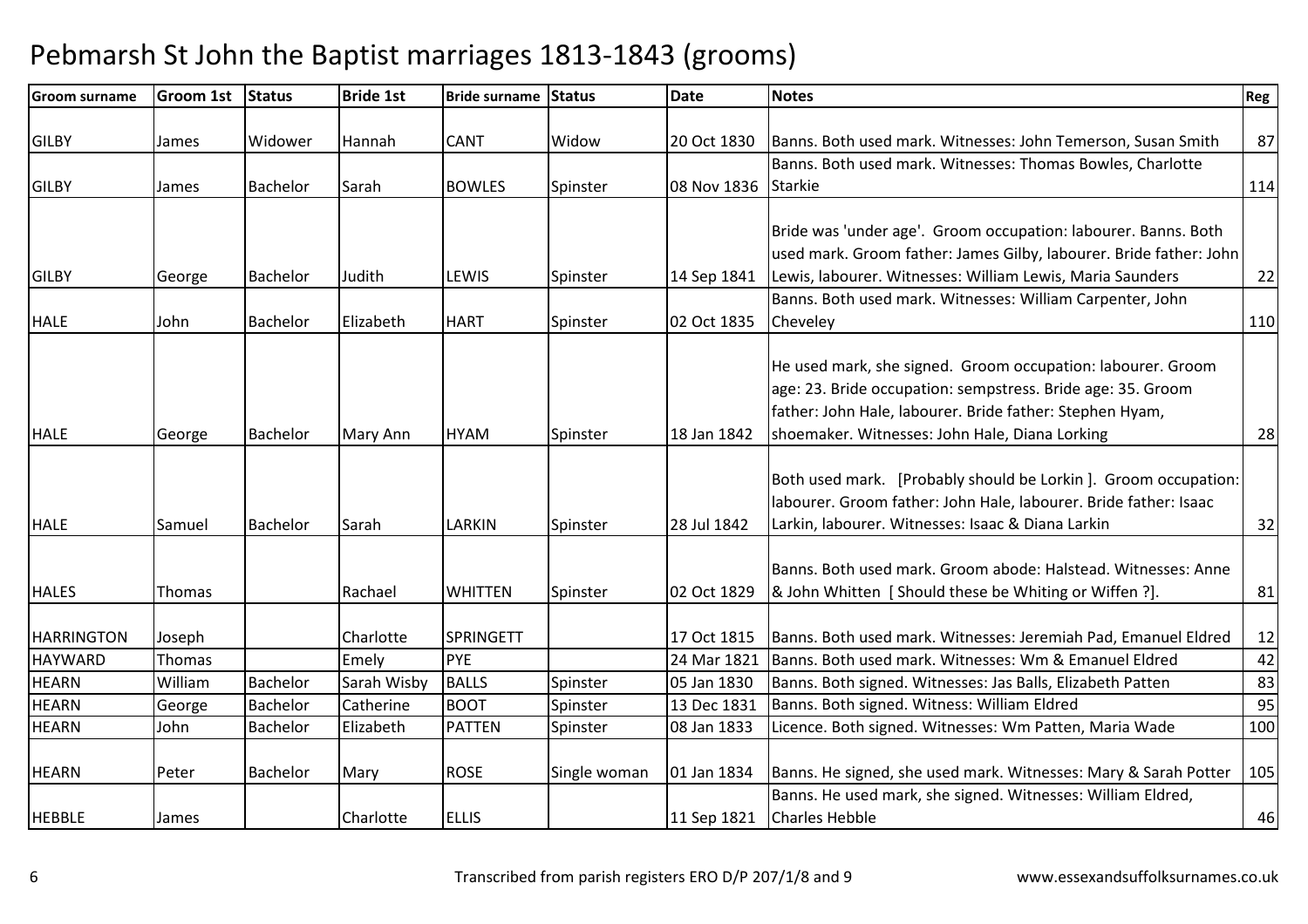| lGroom surname   | Groom 1st | <b>Status</b>   | <b>Bride 1st</b> | <b>Bride surname Status</b> |          | <b>Date</b> | <b>Notes</b>                                                           | Reg |
|------------------|-----------|-----------------|------------------|-----------------------------|----------|-------------|------------------------------------------------------------------------|-----|
|                  |           |                 |                  |                             |          |             | Banns. Both signed. Groom abode: Halstead. Groom occupation:           |     |
|                  |           |                 |                  |                             |          |             | gardener. Groom father: Samuel Hevingham, gardener. Bride              |     |
|                  |           |                 |                  |                             |          |             | occupation: servant. Bride father: Cable Sadler, labourer.             |     |
|                  |           |                 |                  |                             |          |             | Witnesses: John Sadler, Jemima Sycamor, Sarah Barnard, Elizabeth       |     |
| <b>HEVINGHAM</b> | Joseph    | Bachelor        | Susanna          | <b>SADLER</b>               | Spinster | 24 Sep 1841 | Richer.                                                                | 24  |
| <b>HOLBROW</b>   | Robert    | <b>Bachelor</b> | Mary             | LEE                         | Spinster | 01 Aug 1832 | Banns. Both signed. Witnesses: Hariet & William Nott                   | 97  |
|                  |           |                 |                  |                             |          |             | Banns. Both signed. Groom occupation: farmer. Groom abode:             |     |
|                  | Henry     |                 |                  |                             |          |             | Halstead. Groom father: James Howlett, farmer. No father's details     |     |
| <b>HOWLETT</b>   | Watkinson | Bachelor        | Jane             | <b>RULE</b>                 | Spinster | 18 Aug 1837 | for bride. Witnesses: James & Mary Howlett                             | 2   |
|                  |           |                 |                  |                             |          |             | Banns. Both used mark. Groom abode: Colne Engaine. Groom               |     |
|                  |           |                 |                  |                             |          |             | occupation: labourer. Witnesses: Catharine Andrews, William            |     |
| <b>HOY</b>       | John      |                 | Hannah           | <b>BUSH</b>                 | Spinster | 15 Jul 1822 | Eldred                                                                 | 51  |
|                  |           |                 |                  |                             |          |             | Banns. Both signed. Witnesses: Saml Turner, Hannah Anne Hart,          |     |
| <b>JACKSON</b>   | John      | <b>Bachelor</b> | Eliza            | <b>HART</b>                 | Spinster |             | 31 May 1829 Abigeall Hart, John Hart.                                  | 80  |
|                  |           |                 |                  |                             |          |             |                                                                        |     |
|                  |           |                 |                  |                             |          |             | He used mark, she signed. Groom occupation: labourer. Groom            |     |
|                  |           |                 |                  |                             |          |             | father: William Johnson, labourer. Bride father: John Josslyn,         |     |
| <b>JOHNSON</b>   | William   | <b>Bachelor</b> | Eliza            | <b>JOSSLYN</b>              | Spinster | 05 Jun 1843 | labourer. Witnesses: Alfred Johnson, Phoebe Josslyn                    | 39  |
|                  | Henry     |                 | Susannah         |                             |          |             | Licence. Both signed. Groom abode: Little Cornard, Suffolk.            |     |
| <b>JONES</b>     | Thomas    |                 | Elizabeth        | <b>MURRELLS</b>             |          | 22 Apr 1824 | Witnesses: M A Jones, Thos Murrells                                    | 60  |
|                  |           |                 |                  |                             |          |             |                                                                        |     |
| <b>LEWIS</b>     | John      | Bachelor        | Sarah            | <b>MINTER</b>               | Spinster |             | 14 May 1829 Banns. Both used mark. Witnesses: Mary Minter, Henry Lewis | 79  |
|                  |           |                 |                  |                             |          |             | Both used mark. Groom occupation: labourer. Groom father: John         |     |
|                  |           |                 |                  |                             |          |             | Lewis, labourer. Bride father: ? Saunders, coachman. Witnesses:        |     |
| <b>LEWIS</b>     | William   | <b>Bachelor</b> | Maria            | <b>SAUNDERS</b>             | Spinster | 18 Apr 1843 | Sophia Deal, James Lewis.                                              | 38  |
|                  |           |                 |                  |                             |          |             | Banns. Both used mark. Witnesses: Elizabeth Davis & William            |     |
| <b>LORKING</b>   | Joseph    |                 | Maria            | <b>CAMBRIDGE</b>            |          | 01 Apr 1821 | Eldred                                                                 | 43  |
|                  |           |                 |                  |                             |          |             | Banns. Both used mark. Groom abode: Little Maplestead.                 |     |
| <b>LOTT</b>      | James     |                 | Mary Ann         | <b>BUTCHER</b>              |          | 16 Feb 1832 | Witnesses: Charles Butcher, Hester Jane Butcher                        | 96  |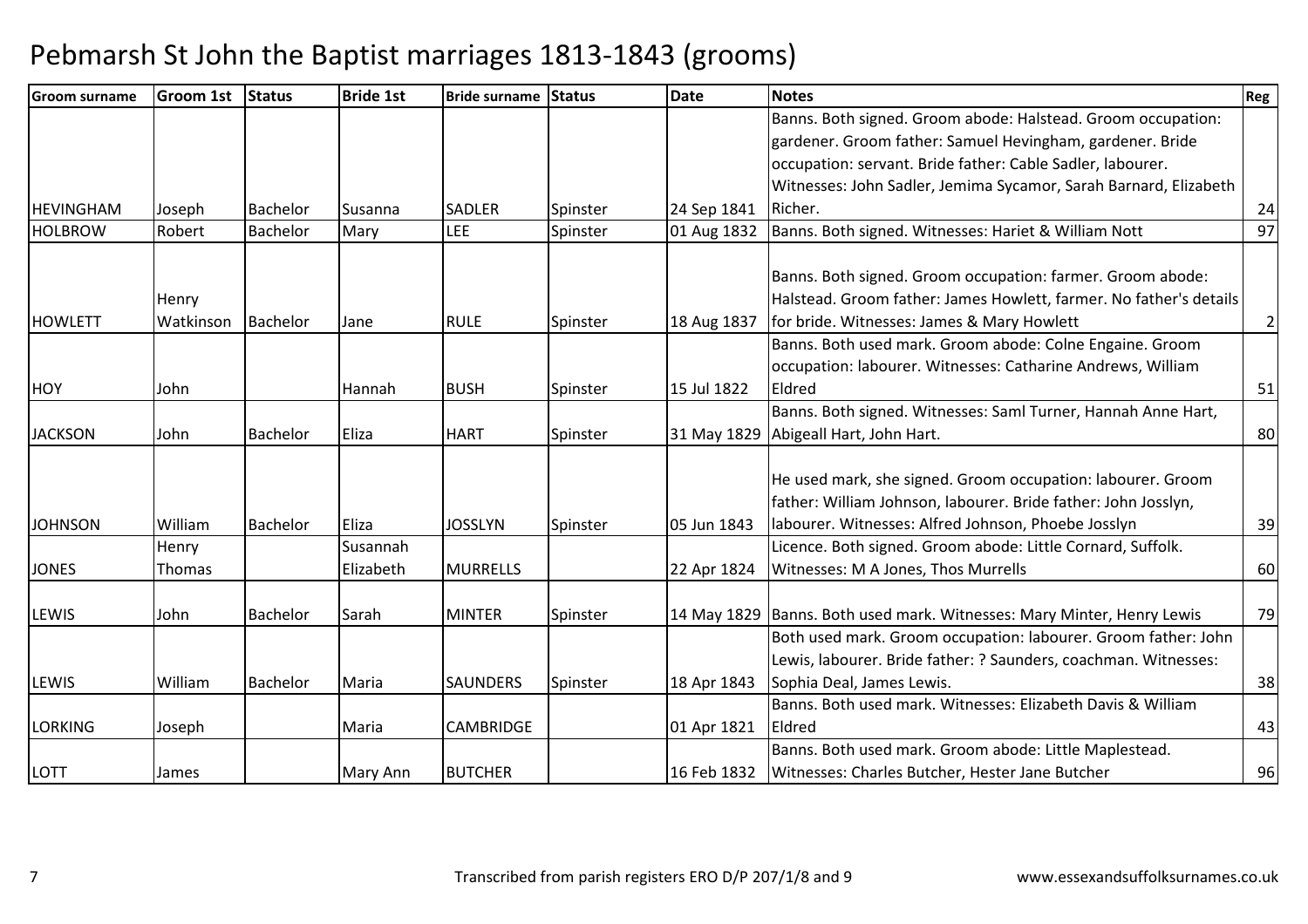| Banns. Both used mark. Groom occupation: labourer. Groom age:<br>23. Bride occupation: platter, abode: Lamarsh. Bride age: 23.<br>Groom father: Thomas Mayes, labourer. Bride father: Robert<br>Broaid, carpenter. Witnesses: Thomas Dixey, Malicia Broiad<br><b>MAYES</b><br>William<br><b>Bachelor</b><br><b>BROIAD</b><br>07 May 1842<br>Lydia<br>Spinster<br>Licence. Both signed. Groom abode: Lamarsh. Witnesses: Thos<br>Creffield, Dalilah Hasell<br><b>MESSENT</b><br><b>BRADLEY</b><br>18 Jan 1820<br><b>Bachelor</b><br>Kezia<br>Spinster<br>Thomas<br>Licence. Both signed (she as Jane Anna). Witnesses: Eliza & John<br>08 Apr 1837<br>Cheveley, Sam'l Rayment Jun'r.<br><b>MURRELLS</b><br>Widower<br><b>CHEVELEY</b><br>Thomas<br>Jane<br>Spinster<br>Licence. Both signed. Groom abode: Alphamstone. Witnesses: | Reg |
|----------------------------------------------------------------------------------------------------------------------------------------------------------------------------------------------------------------------------------------------------------------------------------------------------------------------------------------------------------------------------------------------------------------------------------------------------------------------------------------------------------------------------------------------------------------------------------------------------------------------------------------------------------------------------------------------------------------------------------------------------------------------------------------------------------------------------------|-----|
|                                                                                                                                                                                                                                                                                                                                                                                                                                                                                                                                                                                                                                                                                                                                                                                                                                  |     |
|                                                                                                                                                                                                                                                                                                                                                                                                                                                                                                                                                                                                                                                                                                                                                                                                                                  |     |
|                                                                                                                                                                                                                                                                                                                                                                                                                                                                                                                                                                                                                                                                                                                                                                                                                                  |     |
|                                                                                                                                                                                                                                                                                                                                                                                                                                                                                                                                                                                                                                                                                                                                                                                                                                  |     |
|                                                                                                                                                                                                                                                                                                                                                                                                                                                                                                                                                                                                                                                                                                                                                                                                                                  | 30  |
|                                                                                                                                                                                                                                                                                                                                                                                                                                                                                                                                                                                                                                                                                                                                                                                                                                  |     |
|                                                                                                                                                                                                                                                                                                                                                                                                                                                                                                                                                                                                                                                                                                                                                                                                                                  | 37  |
|                                                                                                                                                                                                                                                                                                                                                                                                                                                                                                                                                                                                                                                                                                                                                                                                                                  |     |
|                                                                                                                                                                                                                                                                                                                                                                                                                                                                                                                                                                                                                                                                                                                                                                                                                                  | 116 |
|                                                                                                                                                                                                                                                                                                                                                                                                                                                                                                                                                                                                                                                                                                                                                                                                                                  |     |
|                                                                                                                                                                                                                                                                                                                                                                                                                                                                                                                                                                                                                                                                                                                                                                                                                                  |     |
| Henry Farrow, Susannah Chapman, William Eldred.<br><b>NOTT</b><br><b>CHAPMAN</b><br>23 Nov 1824<br>Ann<br>George                                                                                                                                                                                                                                                                                                                                                                                                                                                                                                                                                                                                                                                                                                                 | 66  |
| Licence. Both signed. Groom abode: Bures Hamlet. Witnesses:                                                                                                                                                                                                                                                                                                                                                                                                                                                                                                                                                                                                                                                                                                                                                                      |     |
| Harriot & Samuel Nott<br><b>NOTT</b><br>14 Feb 1826<br>John<br>CHAPMAN<br>Susannah                                                                                                                                                                                                                                                                                                                                                                                                                                                                                                                                                                                                                                                                                                                                               | 68  |
| Banns. Both signed. Groom occupation: farmer. Groom father:                                                                                                                                                                                                                                                                                                                                                                                                                                                                                                                                                                                                                                                                                                                                                                      |     |
| Joseph Nott, farmer. No father's details for bride. Witnesses:                                                                                                                                                                                                                                                                                                                                                                                                                                                                                                                                                                                                                                                                                                                                                                   |     |
| Charlotte Creffield, James Partridge<br><b>NOTT</b><br>William<br><b>PORTER</b><br>11 Jul 1837<br><b>Bachelor</b><br>Selina Maria<br>Spinster                                                                                                                                                                                                                                                                                                                                                                                                                                                                                                                                                                                                                                                                                    | 1   |
| Banns. He used mark, she signed (Hyam). Witnesses: Th'as & Susan                                                                                                                                                                                                                                                                                                                                                                                                                                                                                                                                                                                                                                                                                                                                                                 |     |
| <b>HYAMN</b><br>Widow<br>16 Jan 1817<br>Purkis<br><b>NUNN</b><br>Henry<br>Lucy                                                                                                                                                                                                                                                                                                                                                                                                                                                                                                                                                                                                                                                                                                                                                   | 21  |
| Banns. He signed, she used mark. Witnesses: Thomas Weavers,                                                                                                                                                                                                                                                                                                                                                                                                                                                                                                                                                                                                                                                                                                                                                                      |     |
| Rebecca Salmon<br>PILGRIM<br>Robert<br>Widower<br>Charlotte<br><b>RULE</b><br>24 Jun 1833<br>Single woman                                                                                                                                                                                                                                                                                                                                                                                                                                                                                                                                                                                                                                                                                                                        | 103 |
|                                                                                                                                                                                                                                                                                                                                                                                                                                                                                                                                                                                                                                                                                                                                                                                                                                  |     |
| Banns. Groom occupation: farmer. Both signed. Groom abode:                                                                                                                                                                                                                                                                                                                                                                                                                                                                                                                                                                                                                                                                                                                                                                       |     |
| Wickham St Pauls. Groom occupation: Farmer. Groom father:                                                                                                                                                                                                                                                                                                                                                                                                                                                                                                                                                                                                                                                                                                                                                                        |     |
| William Porter, farmer. Bride's father: John Cooper, victualler.                                                                                                                                                                                                                                                                                                                                                                                                                                                                                                                                                                                                                                                                                                                                                                 |     |
| Witnesses: Thos Creffield jnr, Charlotte Creffield<br><b>PORTER</b><br><b>COOPER</b><br>William<br><b>Bachelor</b><br>17 Dec 1839<br>Susannah<br>Spinster                                                                                                                                                                                                                                                                                                                                                                                                                                                                                                                                                                                                                                                                        | 13  |
|                                                                                                                                                                                                                                                                                                                                                                                                                                                                                                                                                                                                                                                                                                                                                                                                                                  |     |
| Banns. Both used mark. Witnesses: Robert Cooper, Emanuel Eldred   10<br><b>POTTER</b><br><b>COOPER</b><br>03 Oct 1815<br>Samuel<br>Single man<br>Mary<br>Single woman                                                                                                                                                                                                                                                                                                                                                                                                                                                                                                                                                                                                                                                            |     |
| Banns. He signed, she used mark. Witnesses: Wm & Emanuel                                                                                                                                                                                                                                                                                                                                                                                                                                                                                                                                                                                                                                                                                                                                                                         |     |
| Eldred<br><b>DOWNS</b><br>12 Nov 1816<br><b>POTTER</b><br>Charles<br>Single man<br>Single woman<br>Jane                                                                                                                                                                                                                                                                                                                                                                                                                                                                                                                                                                                                                                                                                                                          | 18  |
| Banns. Both used mark. Witnesses: Julian Henry Payne & Rd?                                                                                                                                                                                                                                                                                                                                                                                                                                                                                                                                                                                                                                                                                                                                                                       |     |
| <b>POTTER</b><br><b>FIRMAN</b><br>02 Oct 1820<br>John<br>Moore<br>Ann                                                                                                                                                                                                                                                                                                                                                                                                                                                                                                                                                                                                                                                                                                                                                            | 40  |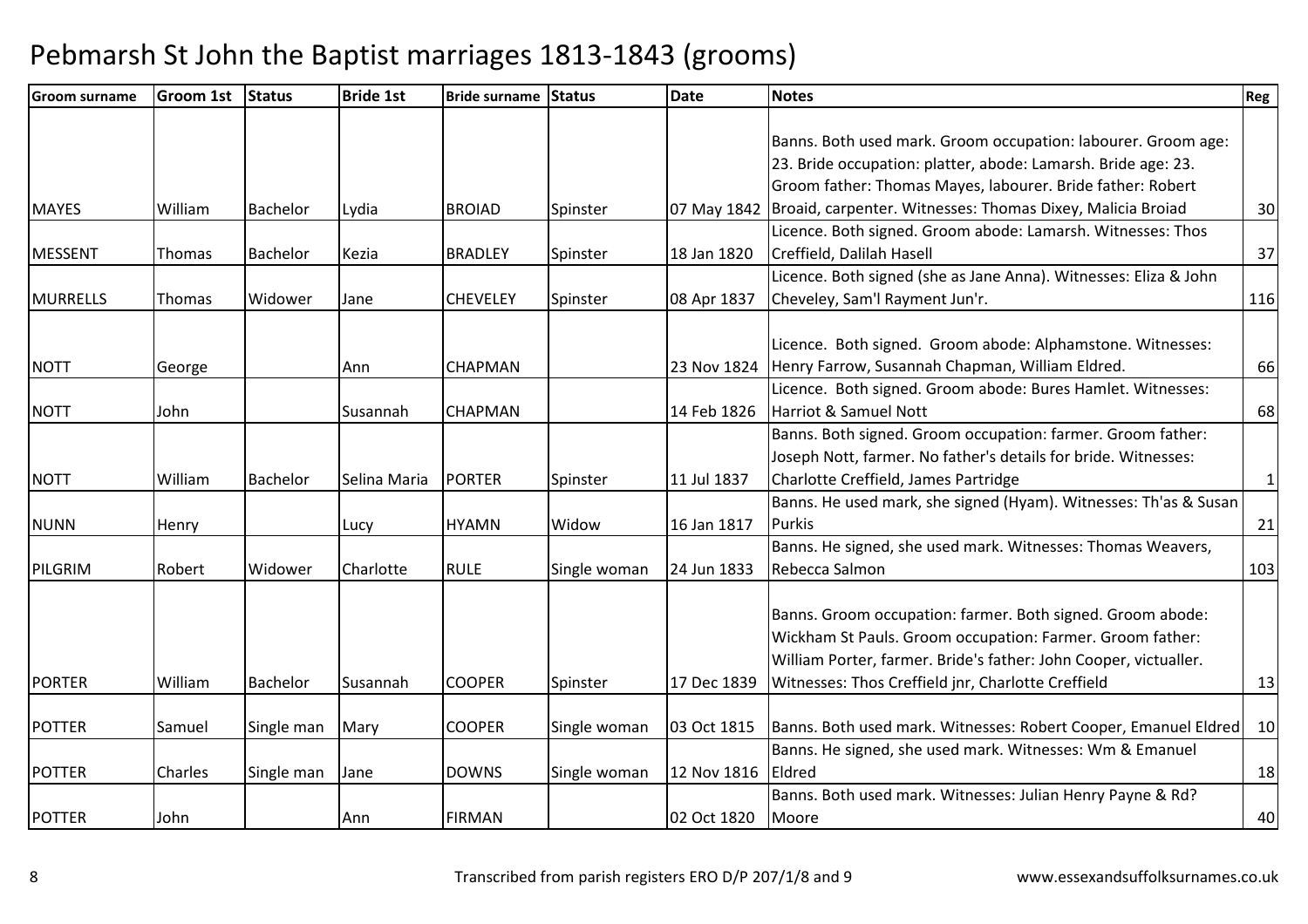| <b>Groom surname</b> | <b>Groom 1st</b>  | <b>Status</b>       | <b>Bride 1st</b>      | <b>Bride surname Status</b>    |                      | <b>Date</b>                | <b>Notes</b>                                                                                                                                                                                 | Reg              |
|----------------------|-------------------|---------------------|-----------------------|--------------------------------|----------------------|----------------------------|----------------------------------------------------------------------------------------------------------------------------------------------------------------------------------------------|------------------|
| <b>POTTER</b>        | James             | <b>Bachelor</b>     | Frances               | <b>ELDRED</b>                  | Single woman         |                            | 23 May 1830 Banns. Both used mark. Witnesses: Emanuel Eldred, Susan Gibbs                                                                                                                    | 86               |
| <b>POTTER</b>        | Samuel            | <b>Bachelor</b>     | Mary                  | <b>WATERS</b>                  | Spinster             | 28 Sep 1831                | Banns. He used mark, she signed. Witnesses: Peter Hearn, Mary<br>Ann Rall?                                                                                                                   | 92               |
| <b>POTTER</b>        | George            | <b>Bachelor</b>     | Martha                | <b>JOSLYN</b>                  | Widow                | 30 Nov 1832                | Banns. Both used mark. Witnesses: Edward Frost, Mary Wilsmore                                                                                                                                | 99               |
| <b>POTTER</b>        | William           | Bachelor            | Mary                  | <b>DEEKS</b>                   | Spinster             | 28 Jan 1838                | Banns. Groom occupation: labourer. Both used mark. Groom<br>father: King Potter, labourer. Bride father: Saml Deeks, labourer.<br>Witnesses: Hannah Deeks, John Bowtell                      | 7                |
| <b>PUDNEY</b>        | Isaac             | Widower             | Mary Ann              | <b>FENNING</b>                 | Widow                | 26 Nov 1836                | Banns. He signed, she used mark. Witnesses: Thomas & Rebecca<br>Salmon.                                                                                                                      | 115              |
| <b>PYE</b>           | Abraham           | Single man          | Sarah                 | <b>BINKS</b>                   | Single woman         | 20 Oct 1814                | Banns. Both used mark. Witnesses: Joseph Binks, Emanuel Eldred                                                                                                                               | 3 <sup>1</sup>   |
| <b>PYE</b>           | John              | Single man          | Mary                  | <b>ALLEN</b>                   | Single woman         | 15 Dec 1814                | Banns. He used mark, she signed. Witnesses: H Farrow, A Chapman                                                                                                                              | $6 \overline{6}$ |
| <b>PYE</b>           | Henry             | Single man          | Sarah                 | <b>RADLAY</b>                  | Single woman         | 30 Sep 1817                | Banns. Both used mark. Witnesses: Wm & Emanuel Eldred                                                                                                                                        | 25               |
| <b>PYE</b>           | William           |                     | Elizabeth             | <b>BISHOP</b>                  | Spinster             | 15 Feb 1819                | Banns. Both used mark. Groom occupation: labourer. Witnesses:<br>Daniel Pye, Emanuel Eldred                                                                                                  | 36               |
| <b>PYE</b>           | Henry             |                     | Martha                | <b>JOHNSON</b>                 | Spinster             | 10 Oct 1821                | Banns. Groom occupation: labourer. Both used mark. Witnesses:<br>Susan Fisher, William Eldred                                                                                                | 47               |
| <b>PYE</b>           | Daniel            |                     | Mary                  | <b>SMITH</b>                   |                      | 20 Oct 1823                | Banns. Both used mark. Groom was described as Labourer, but<br>crossed out. Witnesses: James Porter, Susan Smith                                                                             | 57               |
| <b>PYE</b>           | Jacob             | Bachelor            | Mary                  | <b>POTTER</b>                  | Spinster             | 14 Oct 1828                | Banns. Both used mark. Witnesses: Samuel Potter, Mary Waters                                                                                                                                 | 75               |
| <b>PYE</b>           | James             | Bachelor            | Susan                 | LOTT                           | Single woman         | 25 Dec 1828                | Banns. Both used mark. Witnesses: Elizar Hand, James Lott                                                                                                                                    | 76               |
|                      |                   |                     |                       |                                |                      |                            | Banns. He used mark, she signed. Witnesses: Mary Gray, Peter                                                                                                                                 |                  |
| <b>PYE</b><br>PYE    | William<br>Joseph | Widower<br>Bachelor | Catherine<br>Mary Ann | <b>HEARN</b><br><b>FENNING</b> | Spinster<br>Spinster | 25 Apr 1831<br>28 Jul 1840 | Hearn, Mary Lee.<br>Banns. Groom occupation: labourer. Both used mark. Groom<br>father: Henry Pye, labourer. Bride father: John Fenning, labourer.<br>Witnesses: Thomas Salmon, Susan Warren | 91<br>19         |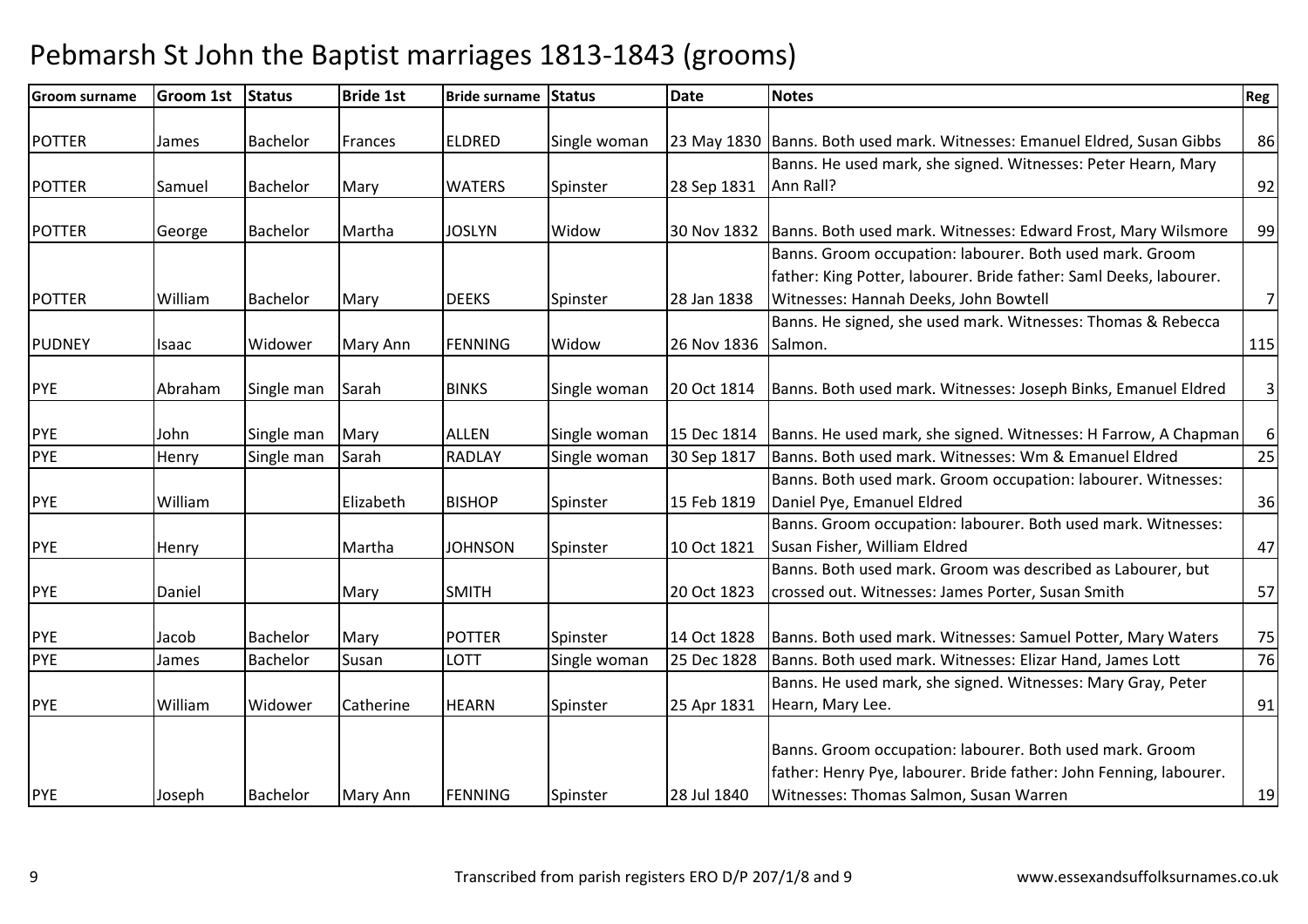| <b>Groom surname</b> | <b>Groom 1st</b> | Status          | <b>Bride 1st</b> | <b>Bride surname Status</b> |              | <b>Date</b> | <b>Notes</b>                                                                | Reg |
|----------------------|------------------|-----------------|------------------|-----------------------------|--------------|-------------|-----------------------------------------------------------------------------|-----|
|                      |                  |                 |                  |                             |              |             |                                                                             |     |
|                      |                  |                 |                  |                             |              |             | Banns. He used mark, she signed. Groom occupation: labourer.                |     |
|                      |                  |                 |                  |                             |              |             | Groom age: 32. Bride occupation: silk throwster. Bride age: 31.             |     |
|                      |                  |                 |                  |                             |              |             | Groom father: Henry Pye, labourer. Bride father: William Campling           |     |
| <b>PYE</b>           | William          | <b>Bachelor</b> | Martha           | <b>FROST</b>                | Spinster     | 25 Apr 1842 | Frost, tailor. Witnesses: William Bush, Mary Maney                          | 29  |
|                      |                  |                 |                  |                             |              |             |                                                                             |     |
|                      |                  |                 |                  |                             |              |             | Banns. Groom abode: St Nicholas Cole Abby, City of London. Both             |     |
| <b>RAWLINSON</b>     | Thomas           | <b>Bachelor</b> | <b>Frances</b>   | <b>PAYNE</b>                | Spinster     | 24 Feb 1836 | signed. Witnesses: Wm Rawlinson, Mahala Lee                                 | 113 |
|                      |                  |                 |                  |                             |              |             | Banns. Both used mark. Groom occupation: labourer. Witnesses:               |     |
| <b>RAYMENT</b>       | Samuel           |                 | Mary Ann         | <b>SALMON</b>               | Spinster     | 24 Jun 1823 | Charles Rayment, William Eldred                                             | 56  |
|                      |                  |                 |                  |                             |              |             |                                                                             |     |
| <b>RAYMENT</b>       | Thomas           | Bachelor        | Sarah            | <b>RAYNER</b>               | Spinster     | 12 Dec 1830 | Banns. Both used mark. Witnesses: George Cook, Saml Rayment                 | 88  |
|                      |                  |                 |                  |                             |              |             |                                                                             |     |
| <b>RAYMENT</b>       | William          | Single man      | Caroline         | <b>GRIFFEN</b>              | Single woman | 16 Dec 1833 | Banns. Both used mark. Witnesses: James Warren, Sarah Bishop                | 104 |
|                      |                  |                 |                  |                             |              |             | Banns. Both used mark. Witnesses: Henry & Mary Ann Dreen,                   |     |
| RAYMOND              | <b>Charles</b>   |                 | Mary Ann         | <b>DOWNS</b>                |              | 08 Jun 1824 | William Eldred.                                                             | 62  |
|                      |                  |                 |                  |                             |              |             |                                                                             |     |
| <b>RICHER</b>        | Thomas           | Single man      | Eliza            | <b>PERCIVAL</b>             |              | 28 Sep 1818 | Banns. Both used mark. Witnesses: Maria Percival, Isaac Richer              | 30  |
|                      |                  |                 |                  |                             |              |             |                                                                             |     |
|                      | Thomas           |                 |                  |                             |              |             | Banns. Both signed. Groom abode: Kirby-le-Soken. Witnesses: Thos            |     |
| RIDDELSDELL          | Martin           | <b>Bachelor</b> | Mary             | <b>CREFFIELD</b>            | Spinster     | 02 Dec 1829 | Creffield, Sophia Burgess, Wm.Bloom, E.Bloom.                               | 82  |
|                      |                  |                 |                  |                             |              |             | Banns. Groom occupation: labourer. Both used mark. Groom                    |     |
|                      |                  |                 |                  |                             |              |             | father: Isaac Ritcher, labourer. Bride father: George Frake, tailor.        |     |
| <b>RITCHER</b>       | Josiah           | <b>Bachelor</b> | Elizabeth        | <b>FRAKE</b>                | Spinster     | 09 Jun 1840 | Witnesses: William Lewis, Martha Saunders                                   | 15  |
|                      |                  |                 |                  |                             |              |             | Licence. He used mark, she signed. Groom abode: West Bergholt.              |     |
| ROOT                 | John             | <b>Bachelor</b> | Mary Anne        | <b>NOTT</b>                 |              | 04 Oct 1825 | Witnesses: Harriot & John Nott                                              | 67  |
| <b>RUST</b>          | Edward           | Widower         | Ann              | <b>BINKS</b>                | Spinster     |             | 16 Aug 1835   Banns. Both used mark. Witnesses: Joseph Binks, John Cheveley | 109 |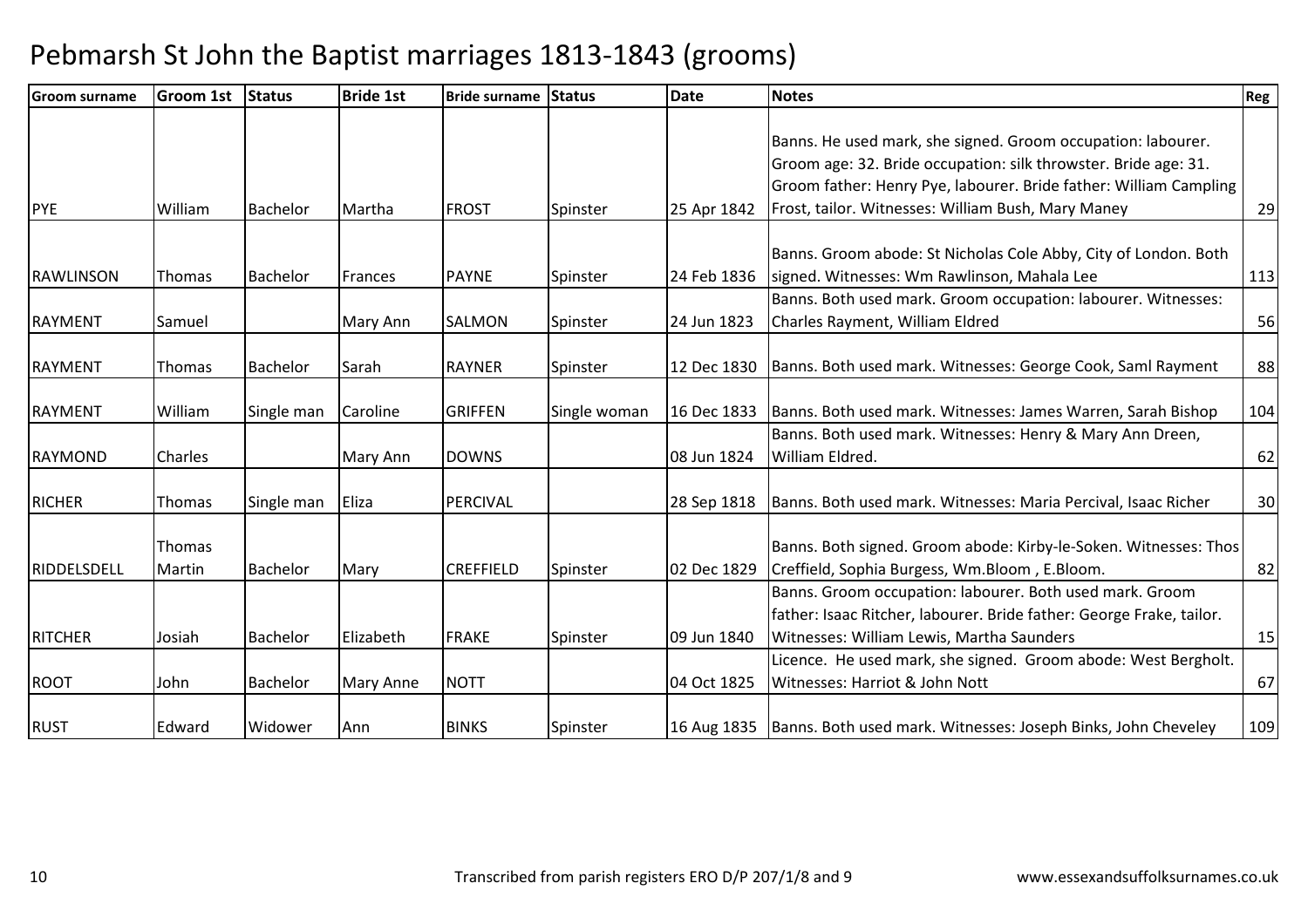| <b>Groom surname</b> | <b>Groom 1st</b> | <b>Status</b>   | <b>Bride 1st</b> | <b>Bride surname Status</b> |              | <b>Date</b> | <b>Notes</b>                                                           | Reg |
|----------------------|------------------|-----------------|------------------|-----------------------------|--------------|-------------|------------------------------------------------------------------------|-----|
|                      |                  |                 |                  |                             |              |             |                                                                        |     |
|                      |                  |                 |                  |                             |              |             | Banns. Groom occupation: labourer. Both used mark. Groom               |     |
|                      |                  |                 |                  |                             |              |             | occupation: labourer. Groom father: Edward Rust, labourer. Bride       |     |
|                      |                  |                 |                  |                             |              |             | abode: Twinsted. Bride father: John Bryant, Lath river. Witnesses:     |     |
| <b>RUST</b>          | Thomas           | <b>Bachelor</b> | Mary             | <b>BRYANT</b>               | Spinster     | 08 Oct 1839 | Mary Ann Harrington, Charles Weavers                                   | 11  |
|                      |                  |                 |                  |                             |              |             | Banns. Both used mark. Groom occupation: labourer. Groom               |     |
|                      |                  |                 |                  |                             |              |             | father: Edward Rust, labourer. Bride father: Thos. Bowtell,            |     |
| <b>RUST</b>          | <b>Charles</b>   | <b>Bachelor</b> | Eliza            | <b>BOWTELL</b>              | Single woman | 22 Oct 1841 | labourer. Witnesses: Saml Rust, Hannah Whiting.                        | 26  |
|                      |                  |                 |                  |                             |              |             |                                                                        |     |
|                      |                  |                 |                  |                             |              |             | Both used mark. [See Whiting ?]. Groom occupation: labourer.           |     |
|                      |                  |                 |                  |                             |              |             | Groom father: Edward Rust, labourer. Bride father: John Whiten,        |     |
| <b>RUST</b>          | Samuel           | <b>Bachelor</b> | Hannah           | <b>WHITEN</b>               | Spinster     | 31 Dec 1842 | labourer. Witnesses: William Whiten, Eliza Edy                         | 33  |
|                      |                  |                 |                  |                             |              |             | Banns. Both used mark. Bride abode: Wakes Colne. Witnesses:            |     |
| <b>SALMON</b>        | John             |                 | Sarah            | <b>ASHLEY</b>               |              | 17 Dec 1822 | William Eldred, John Lee                                               | 53  |
|                      |                  |                 |                  |                             |              |             | Banns. Both used mark. [For Bust ?]. Witnesses: Thomas Salmon,         |     |
| <b>SALMON</b>        | James            | Bachelor        | Rebecca          | <b>BURST</b>                | Spinster     | 03 Feb 1829 | Sarah Springett                                                        | 77  |
|                      |                  |                 |                  |                             |              |             | Banns. Both signed. Groom abode: White Colne. Witnesses: Daniel        |     |
| SARGEANT             | Samuel           | <b>Bachelor</b> | Phoebe           | <b>BYFORD</b>               | Spinster     | 27 Oct 1826 | Sargeant, William Eldred                                               | 71  |
|                      |                  |                 |                  |                             |              |             |                                                                        |     |
|                      |                  |                 |                  |                             |              |             | Licence. Both signed. Groom abode: Sible Hedingham. Groom              |     |
|                      |                  |                 |                  |                             |              |             | occupation: Land surveyor. Groom father: Thomas Savill, land           |     |
|                      |                  |                 |                  |                             |              |             | surveyor. Bride father Willm Viall Stebbing, farmer. Witnesses:        |     |
|                      |                  |                 | Sarah            |                             |              |             | Saml Collis, John Stebbing, Robt.Rel [Reuel] Stebbing, Deborah         |     |
| SAVILL               | John             | Bachelor        | Roberta          | <b>STEBBING</b>             | Spinster     | 29 Jun 1840 | Stebbing, Frances Stebbing, Mary Stebbing.                             | 17  |
|                      |                  |                 |                  |                             |              |             | Banns. Groom occupation: labourer. He signed, she used mark.           |     |
| <b>SCOTT</b>         | William          |                 | Eliza            | <b>PYE</b>                  |              | 25 Dec 1821 | Witnesses: Thomas Cooper, William Eldred                               | 49  |
| <b>SMEE</b>          | John             | Single man      | Ann              | <b>BOWTELL</b>              | Single woman |             | 18 May 1826   Banns. Both used mark. Witnesses: John Deeks, Maria Bull | 70  |
|                      |                  |                 |                  |                             |              |             | Banns. Both used mark. Groom abode: Bures Hamlet. Witnesses:           |     |
| <b>SMITH</b>         | John             |                 | Jane             | <b>DEEKS</b>                |              |             | 26 Mar 1833 John Deeks, Emanuel Eldred                                 | 102 |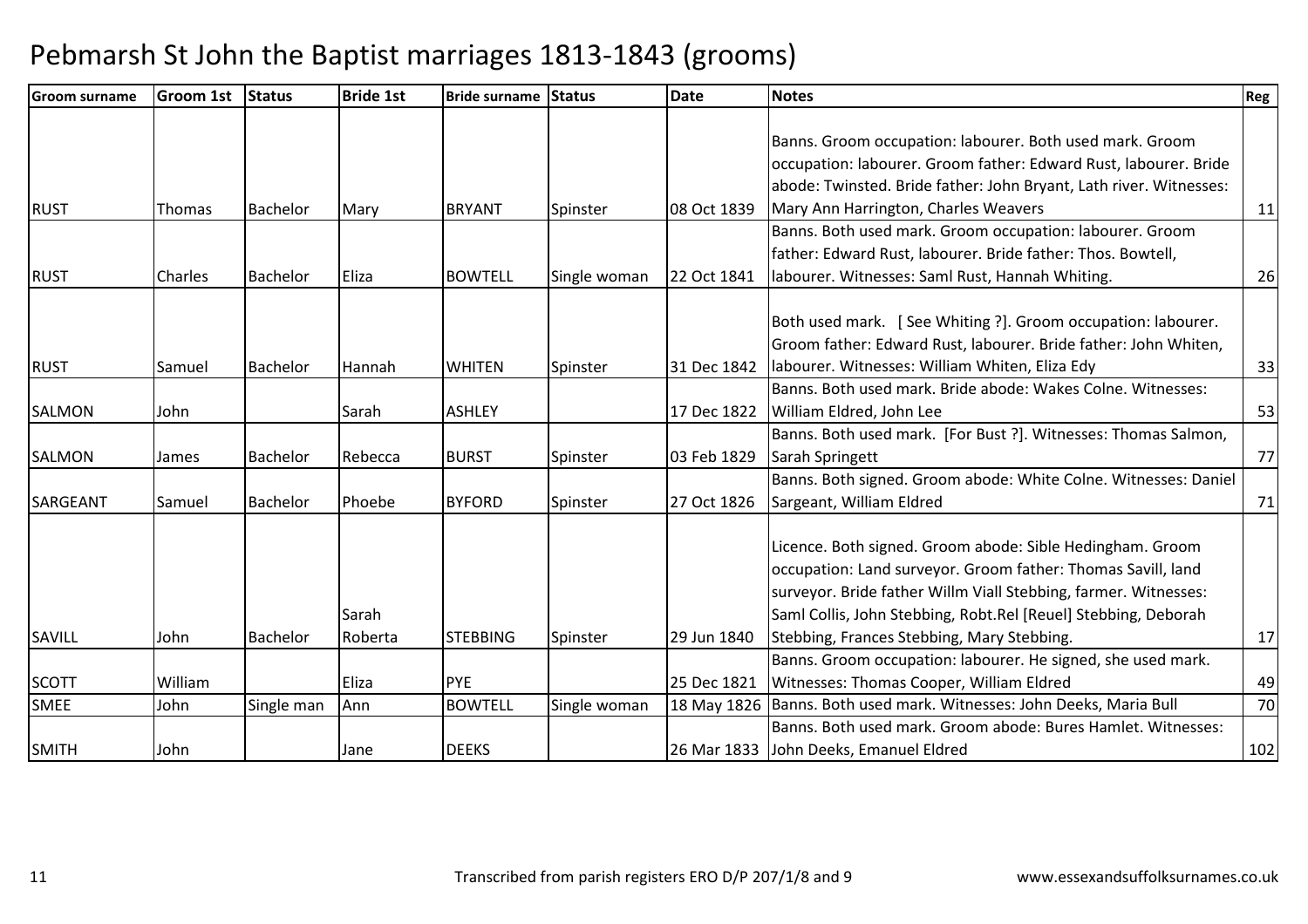| <b>Groom surname</b> | <b>Groom 1st</b> | Status          | <b>Bride 1st</b> | Bride surname Status |              | <b>Date</b> | <b>Notes</b>                                                       | Reg            |
|----------------------|------------------|-----------------|------------------|----------------------|--------------|-------------|--------------------------------------------------------------------|----------------|
|                      |                  |                 |                  |                      |              |             |                                                                    |                |
|                      |                  |                 |                  |                      |              |             | Banns. Groom occupation: labourer. Both used mark. Groom           |                |
|                      |                  |                 |                  |                      |              |             | father: Luke Springett, labourer. Bride father: Joseph Markham,    |                |
| <b>SPRINGETT</b>     | John             | <b>Bachelor</b> | Jane             | <b>MARKHAM</b>       | Spinster     | 25 Dec 1839 | carpenter. Witnesses: Judith Lewis, John Cheveley                  | 14             |
| <b>SYCAMORE</b>      | Isaac            | <b>Bachelor</b> | Mary Ann         | <b>GARDINER</b>      | Single woman | 30 Nov 1827 | Banns. Both used mark. Witnesses: Samuel Springett, Mary Waters    | 72             |
|                      |                  |                 |                  |                      |              |             | Banns. Both used mark. Groom occupation: labourer. Witnesses:      |                |
| <b>THEOBALD</b>      | James            |                 | Margaret         | <b>FISHER</b>        | Widow        | 15 Jul 1822 | Catharine Andrews, William Eldred                                  | 52             |
|                      |                  |                 |                  |                      |              |             |                                                                    |                |
| <b>THOMPSON</b>      | Joseph           | Widower         | Elizabeth        | <b>COLLINS</b>       | Single woman | 12 Feb 1818 | Licence. Both signed. Witnesses: James Balls & Judith Thompson     | 28             |
|                      |                  |                 |                  |                      |              |             | Banns. Both signed. Groom abode: Great Maplestead. Witness:        |                |
| <b>TURNER</b>        | John             | Single man      | Eliza            | <b>FREEBORN</b>      | Spinster     | 17 Sep 1818 | <b>Charlotte Freeborn</b>                                          | 29             |
| <b>UNDERWOOD</b>     | John             |                 | Mary Ann         | <b>WRIGHT</b>        |              | 11 Oct 1818 | Banns. Both used mark. Witnesses: John Siggers, Jane Carter        | 33             |
|                      |                  |                 |                  |                      |              |             | Banns. Both used mark. Witnesses: Susan Butcher, Frederick         |                |
| <b>WARREN</b>        | John             | <b>Bachelor</b> | Mary Ann         | <b>PYE</b>           | Spinster     | 12 Feb 1835 | Warren                                                             | 107            |
|                      |                  |                 |                  |                      |              |             | Banns. Groom occupation: labourer. Both used mark. Groom           |                |
|                      |                  |                 |                  |                      |              |             | father: Thos Warren, labourer. Bride father: Saml Smith, labourer. |                |
| <b>WARREN</b>        | James            | <b>Bachelor</b> | Susan            | <b>SMITH</b>         | Spinster     | 22 Mar 1839 | Witnesses: Josiah Richer, Elizabeth Frake                          | $\overline{9}$ |
|                      |                  |                 |                  |                      |              |             |                                                                    |                |
|                      |                  |                 |                  |                      |              |             | Banns. Groom occupation: labourer. Both used mark. Groom           |                |
|                      |                  |                 |                  |                      |              |             | father: Thomas Warren, labourer. Bride father: John Noakes,        |                |
| <b>WARREN</b>        | James            | Widower         | Mary             | <b>NOAKES</b>        | Spinster     | 10 Sep 1840 | labourer. Witnesses: Abraham Nokes, Mary May                       | 20             |
|                      |                  |                 |                  |                      |              |             | Banns. Both signed. Groom abode: Little Maplested. Witnesses:      |                |
| <b>WATKINSON</b>     | Thomas           | <b>Bachelor</b> | Ann              | <b>ALLEN</b>         | Spinster     | 25 Dec 1834 | David Watkinson, Louisa Allen                                      | 106            |
|                      |                  |                 |                  |                      |              |             |                                                                    |                |
|                      |                  |                 |                  |                      |              |             | Banns. Groom occupation: labourer. Groom father: Isaac Wayett,     |                |
|                      |                  |                 |                  |                      |              |             | labourer. Bride father: Frederick Brown, bricklayer. Bride is a    |                |
|                      |                  |                 |                  |                      |              |             | minor. Both used mark. Witnesses: James Crick, Jane Frost [See     |                |
| <b>WAYETT</b>        | Abraham          | Bachelor        | Mary             | <b>GOODY</b>         | Spinster     | 21 Apr 1839 | Abraham Whyatt in baptisms ?].                                     | 10             |
|                      |                  |                 |                  |                      |              |             | Banns. Both used mark. Witnesses: Samuel Whiting, Emanuel          |                |
| <b>WEAVERS</b>       | William          | Single man      | Mary             | <b>CLERK</b>         | Single woman | 25 Dec 1815 | Eldred                                                             | 14             |